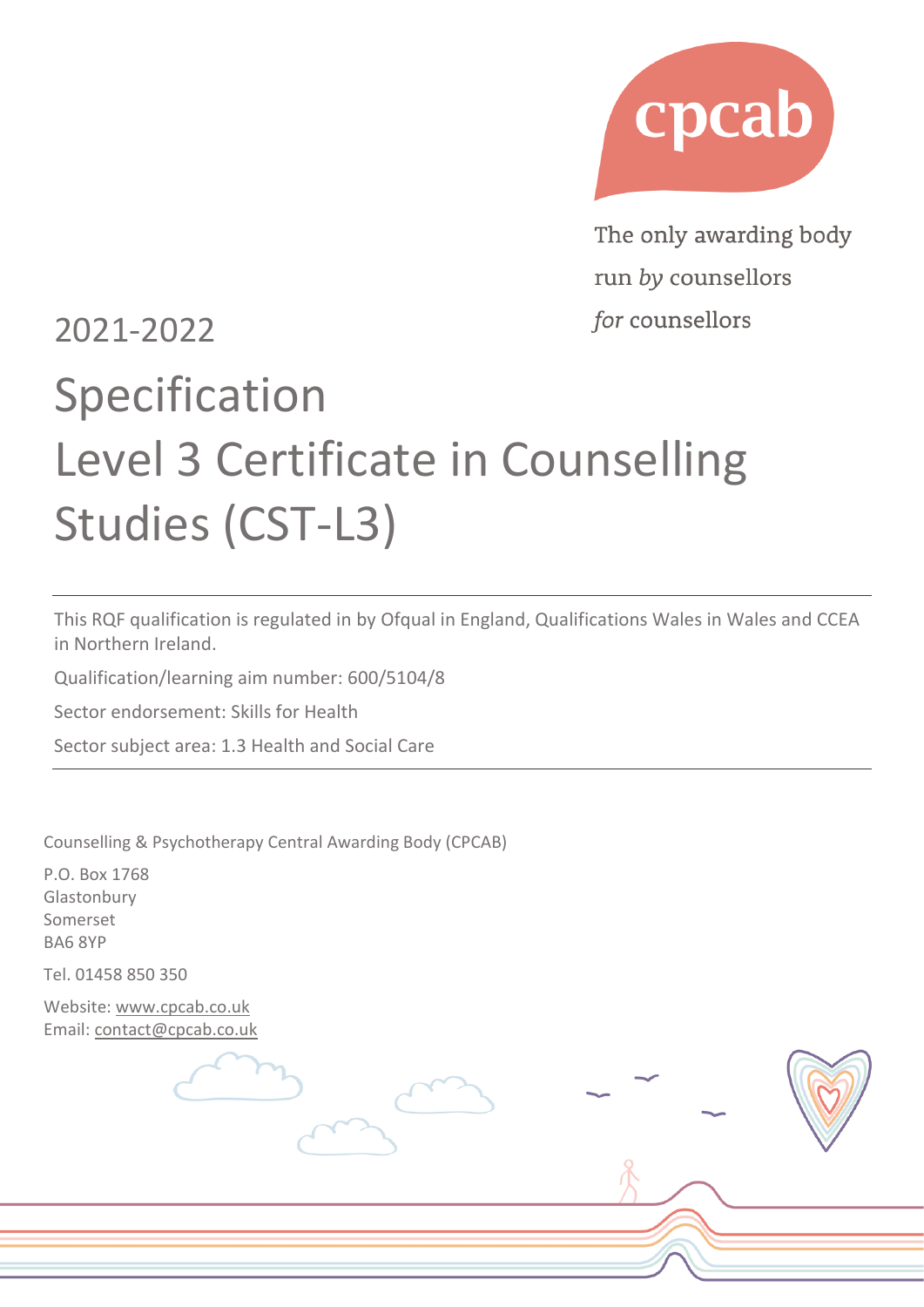| <b>Contents</b>                                 | Page |
|-------------------------------------------------|------|
| 1. Qualification Information                    | 3    |
| 2. Qualification Summary                        | 5    |
| 3. Minimum Assessment Requirements              | 7    |
| 4. Tutor-Assessor Qualifications and Experience | 8    |
| 5. Candidate Entry Requirements                 | 8    |
| 6. Fit for Purpose                              | 9    |
| 7. Progression Routes                           | 10   |

Find us on Facebook: [www.facebook.com/cpcab.co.uk](http://www.facebook.com/cpcab.co.uk) Follow us on Twitter: [www.twitter.com/cpcab](http://www.twitter.com/cpcab) Watch us at: [www.cpcab.co.uk/videos](http://www.cpcab.co.uk/videos) Discover new & interesting things: [www.newvisionformentalhealth.com](http://www.newvisionformentalhealth.com/)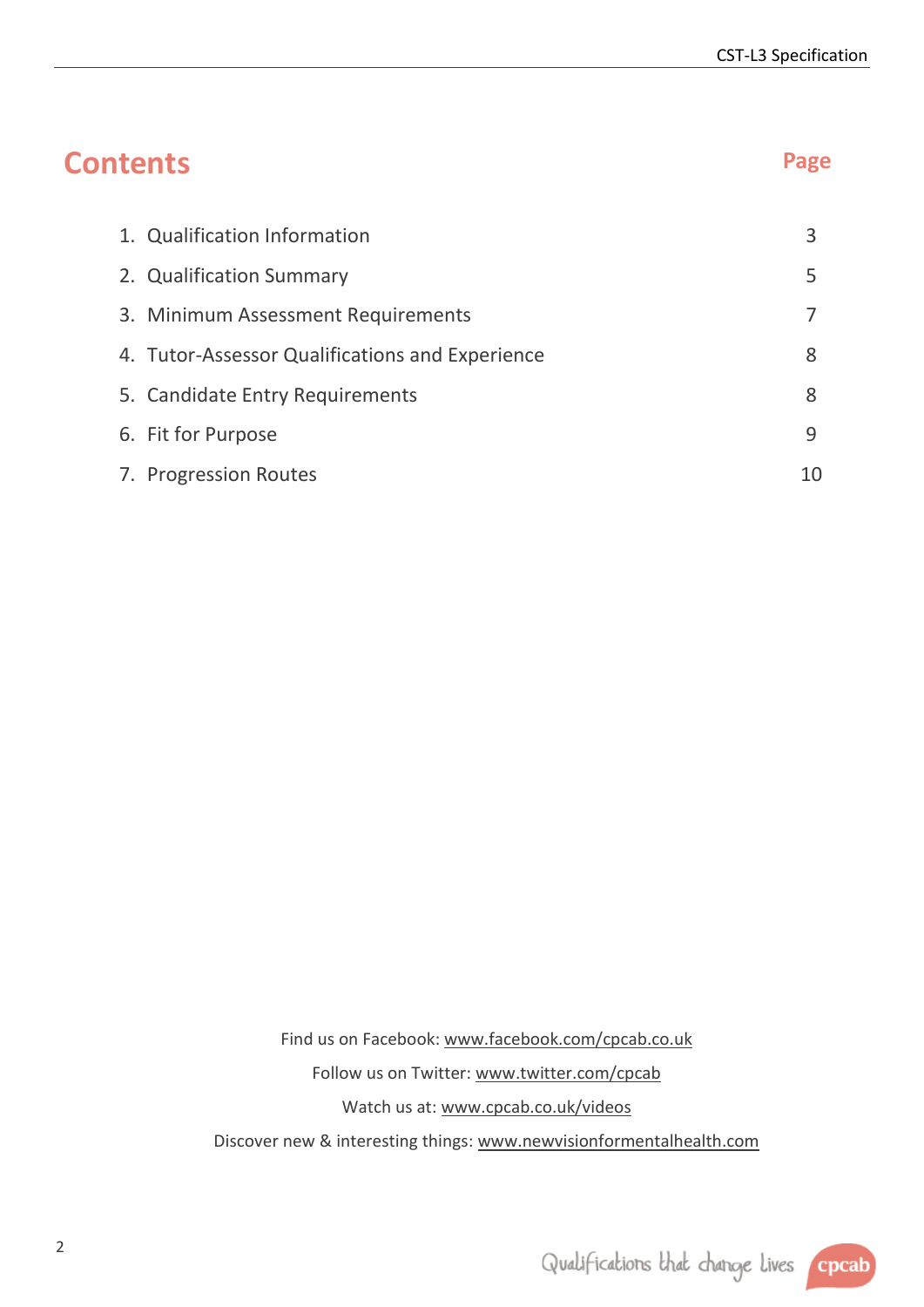<span id="page-2-0"></span>

|                                          | 1. Qualification Information                                                                                                                                                                                                                                                                                                                                    |  |  |
|------------------------------------------|-----------------------------------------------------------------------------------------------------------------------------------------------------------------------------------------------------------------------------------------------------------------------------------------------------------------------------------------------------------------|--|--|
| <b>Purpose Statement</b>                 | This qualification is intended for candidates who have already acquired a<br>recognised qualification in counselling skills and want to:<br>Take the next step in training to become a counsellor.<br>Learn more about counselling theory, ethics and mental health.<br>Be prepared for work as a professional counsellor in an agency<br>$\bullet$<br>setting. |  |  |
|                                          | This qualification does not lead to employment. It is designed as a pre-<br>practitioner training for professional counselling qualifications, but it could<br>also lead to employment in a related field.<br>See below for progression opportunities.                                                                                                          |  |  |
| <b>Funding</b>                           | The qualification is eligible in England for Advanced Learner Loans (19+).                                                                                                                                                                                                                                                                                      |  |  |
|                                          | Candidates in England may also be able to access funding if aged 19-23.                                                                                                                                                                                                                                                                                         |  |  |
|                                          | See the CPCAB Website for guides to funding.                                                                                                                                                                                                                                                                                                                    |  |  |
| Level                                    | 3 <sup>1</sup>                                                                                                                                                                                                                                                                                                                                                  |  |  |
| <b>Guided Learning Hours</b><br>(GLH)    | 90 (minimum)                                                                                                                                                                                                                                                                                                                                                    |  |  |
| <b>Total Qualification Time</b><br>(TQT) | 196                                                                                                                                                                                                                                                                                                                                                             |  |  |
| <b>Credit value</b>                      | 20                                                                                                                                                                                                                                                                                                                                                              |  |  |
| <b>Minimum Age</b>                       | 19 years <sup>2</sup> .                                                                                                                                                                                                                                                                                                                                         |  |  |
| <b>Entry Requirements</b>                | CPCAB Level 2 Certificate in Counselling Skills (CSK-L2) or the Recognised<br>Prior Learning (RPL) equivalent of at least 75 GLH.                                                                                                                                                                                                                               |  |  |
|                                          | Please see:                                                                                                                                                                                                                                                                                                                                                     |  |  |
|                                          | CPCAB Candidate Entry Requirements for criteria considered<br>important in selecting applicants for a programme leading to CST-L3.<br>CPCAB's RPL Guidance.                                                                                                                                                                                                     |  |  |



<sup>1</sup> Equivalent to level 4 on the European Qualification Framework (EQF).

<sup>2</sup> This age requirement is linked to Ofqual's system for categorising qualifications.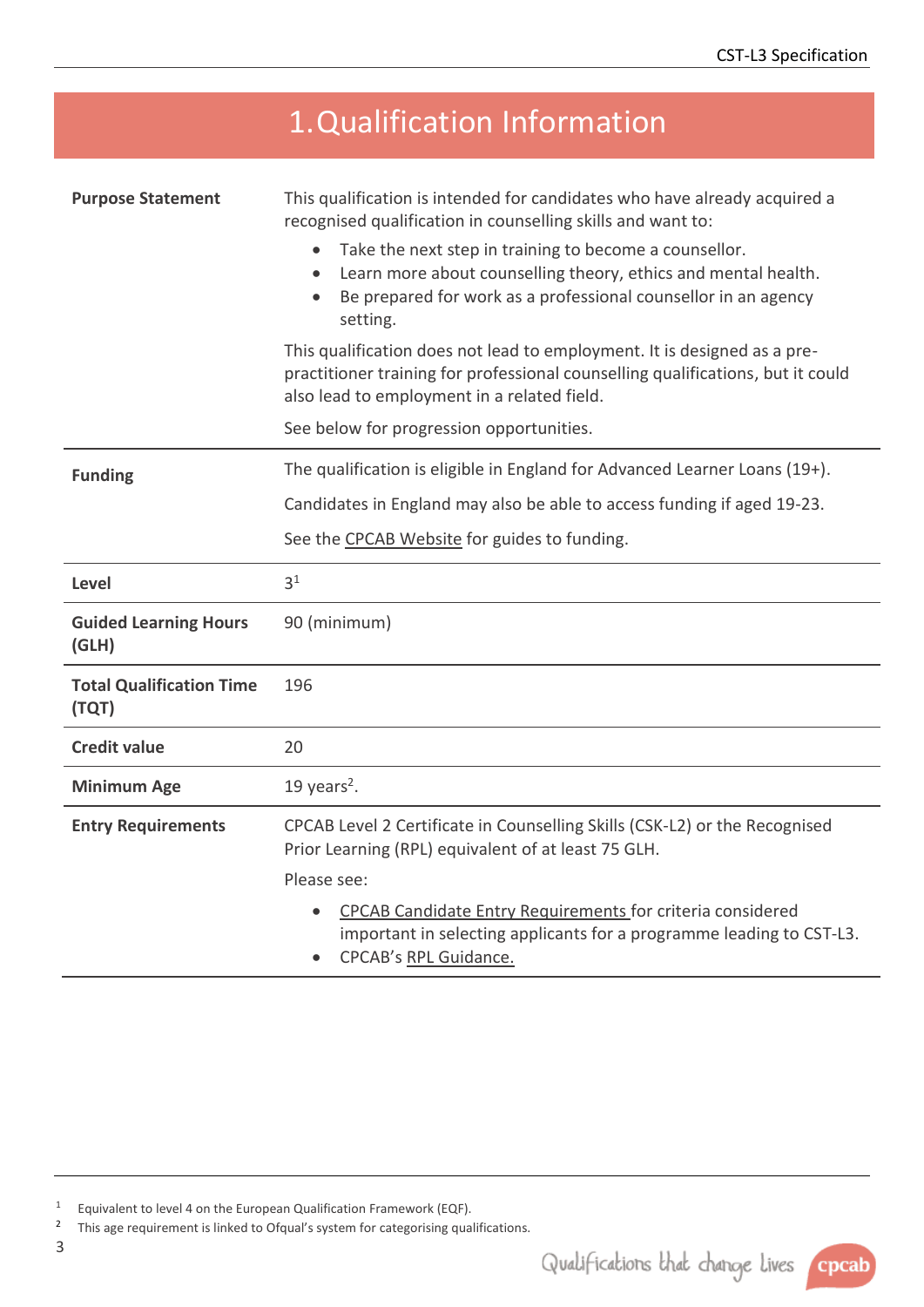| <b>Assessment</b>                                      | Proficient (Pass)/Not Proficient (Fail)                                                                                                                                                                                                               |
|--------------------------------------------------------|-------------------------------------------------------------------------------------------------------------------------------------------------------------------------------------------------------------------------------------------------------|
|                                                        | Candidates must be Proficient in both internal and external assessment to<br>achieve the qualification.                                                                                                                                               |
|                                                        | <b>Internal assessment:</b> tutor assessment of candidate portfolio evidencing<br>minimum assessment requirements and verified by CPCAB.                                                                                                              |
|                                                        | See CPCAB's Minimum Assessment Requirements.                                                                                                                                                                                                          |
|                                                        | External assessment: See CPCAB'S Covid - 19 Mitigation for Regulated<br>Qualifications - Guidance for Centres for current External Assessment<br>Adaptation information.                                                                              |
| <b>Additional Qualification</b><br><b>Requirements</b> | None required.                                                                                                                                                                                                                                        |
| <b>Staffing and Resources</b>                          | At least one tutor-assessor must be involved in all aspects of internal<br>candidate assessment.                                                                                                                                                      |
|                                                        | See Tutor-Assessor Qualifications and Experience for further details of CPCAB<br>requirements.                                                                                                                                                        |
| <b>Internal Quality</b><br><b>Assurance (IQA)</b>      | Centres are required to have robust IQA (internal moderation and<br>verification) processes that are verified by CPCAB.                                                                                                                               |
|                                                        | See Guide to Internal Moderation and Verification for Centres.                                                                                                                                                                                        |
| Progression                                            | Level 2 Certificate in Counselling Skills (CSK-L2) and CPCAB Level 3 Certificate<br>in Counselling Studies (CST-L3) - or their RPL equivalent $-$ may progress to<br>CPCAB Level 4 Diploma in Therapeutic Counselling (TC-L4).                        |
|                                                        | Tutors can allow progression to the first year of TC-L4 for candidates who have<br>not yet completed their assessment for CST-L3. However, such candidates must<br>successfully complete the qualification prior to entry into the 2nd year of TC-L4. |
|                                                        | See CPCAB's Progression Route for details.                                                                                                                                                                                                            |
| <b>Candidate Registration</b><br>Fee                   | £171                                                                                                                                                                                                                                                  |
| <b>Centre Application for</b>                          | Centre application fee: £204 (one-off fee). <sup>3</sup>                                                                                                                                                                                              |
| <b>CPCAB Approval to Offer</b><br>the Qualification    | Centres are expected to design their own training programmes. <sup>4</sup> Sample<br>schemes of work are available from CPCAB on request.                                                                                                             |
| <b>Online Delivery Options</b>                         | This qualification is now eligible for post pandemic online delivery. Please see<br>CPCAB's online delivery permissions letter for more information.                                                                                                  |



cpcab

4

<sup>3</sup> In order for your application to be processed the application fee will need to accompany your application. This is non-refundable. Payment can be made by cheque payable to CPCAB or via Bacs payment. Please contact finance@cpcab.co.uk for more information.

<sup>4</sup> All centre-designed courses must be approved by CPCAB before candidates can be registered. Although the delivery of courses may differ from centre to centre, all delivery must enable the candidates to achieve the learning outcomes of the qualification.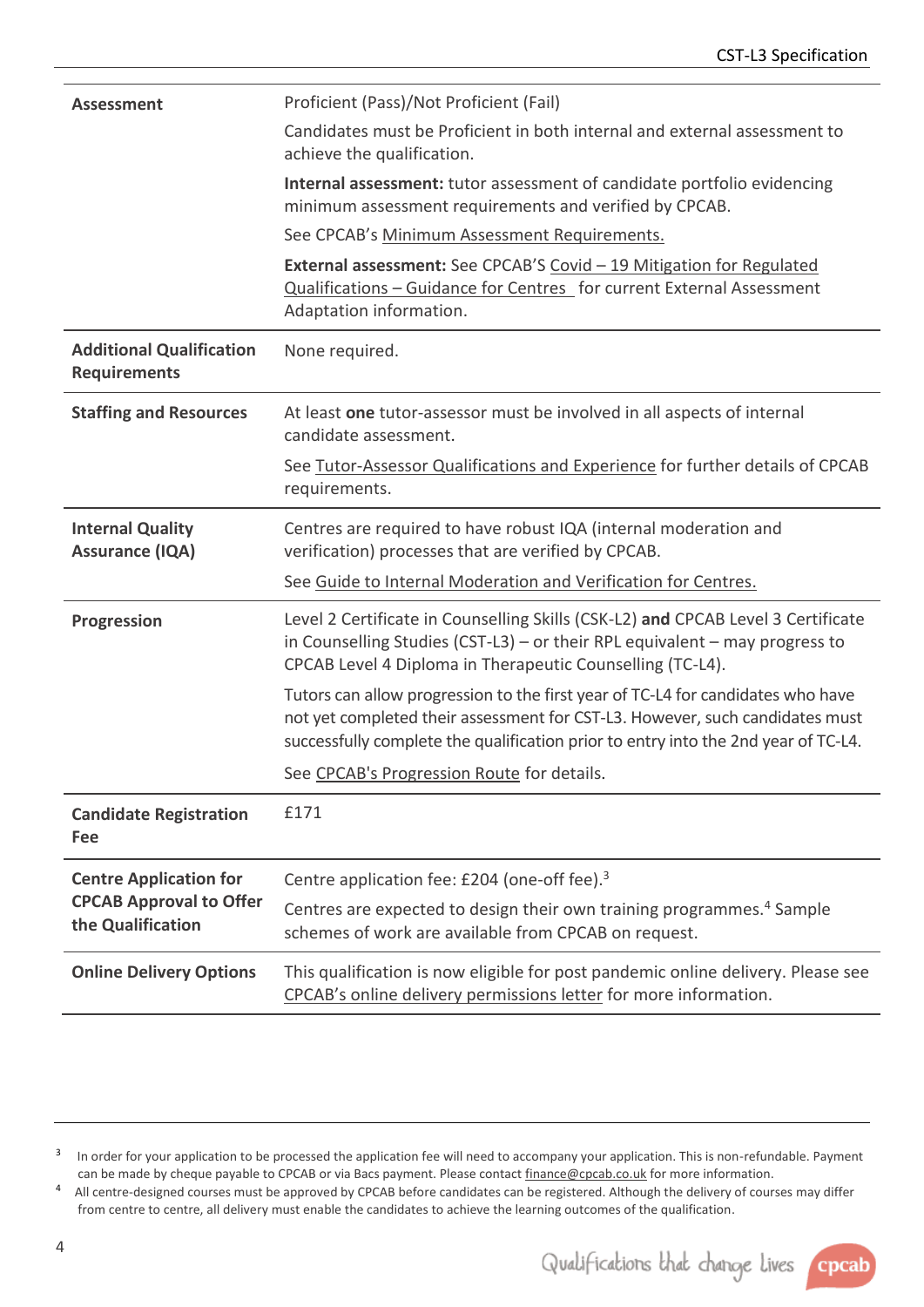### <span id="page-4-0"></span>2.Qualification Summary Learning Outcomes and Assessment Criteria (CST-L3)

| Learning outcomes (skills,<br>knowledge, understanding)              | Assessment criteria (to assess learning outcome)                                                     |  |
|----------------------------------------------------------------------|------------------------------------------------------------------------------------------------------|--|
| The learner will/will be able to:                                    | The learner can:                                                                                     |  |
| 1. Prepare to work within an ethical<br>framework for counselling    | 1.1 Apply understanding of an ethical framework to<br>counselling practice sessions.                 |  |
|                                                                      | 1.2 Explain the importance of working within limits of<br>proficiency.                               |  |
|                                                                      | 1.3 Describe the ethical, legal and procedural framework<br>in which an agency operates.             |  |
|                                                                      | 1.4 Demonstrate understanding of client assessment and<br>referral in an agency setting.             |  |
| 2. Understand the counselling relationship                           | 2.1 Explain the nature and constraints of the counsellor<br>role within different settings.          |  |
|                                                                      | 2.2 Establish and sustain the boundaries of the counsellor<br>role in counselling practice sessions. |  |
|                                                                      | 2.3 Explain how the counselling relationship contributes to<br>the counselling work.                 |  |
|                                                                      | 2.4 Manage the stages of the counselling relationship.                                               |  |
| 3. Understand difference and diversity<br>issues to develop empathic | 3.1 Identify and reflect on diversity within personal<br>relationships.                              |  |
| understanding                                                        | 3.2 Identify and reflect on a range of diversity issues in the<br>wider social context.              |  |
|                                                                      | 3.3 Apply awareness of diversity issues to enhance<br>empathic understanding.                        |  |
| 4. Work within a user-centred approach to<br>counselling             | 4.1 Establish the client's needs and expectations when<br>agreeing to work together.                 |  |
|                                                                      | 4.2 Maintain the focus on the client's agenda and needs.                                             |  |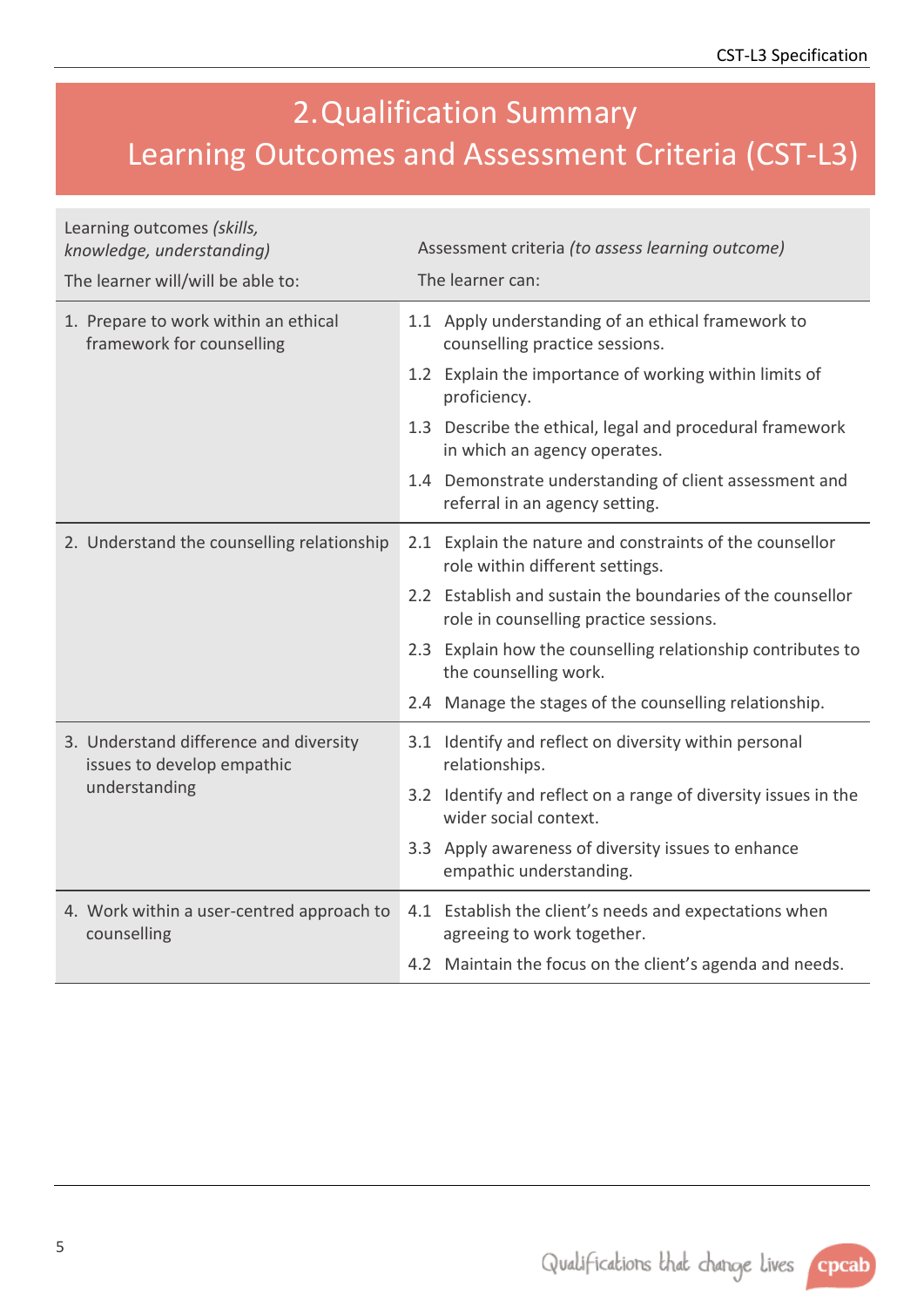| 5. Use counselling theory to develop self-<br>awareness in counselling practice  | 5.1 Use counselling theory to understand own personality.<br>5.2 Use counselling theory to understand own personal<br>history.<br>5.3 Use counselling theory to understand own<br>relationships.<br>5.4 Evidence how self-awareness contributes to the ability<br>to empathise with others.                                                                                                          |
|----------------------------------------------------------------------------------|------------------------------------------------------------------------------------------------------------------------------------------------------------------------------------------------------------------------------------------------------------------------------------------------------------------------------------------------------------------------------------------------------|
| 6. Understand theories of counselling and<br>mental health                       | 6.1 Explain why theory is important in counselling work.<br>6.2 Describe the main theoretical approaches to<br>counselling.<br>6.3 Use counselling theory to understand the client.<br>6.4 Explain the nature of common mental health<br>problems.<br>6.5 Describe how counselling can promote positive mental<br>health.<br>6.6 Explain why research findings are important in<br>counselling work. |
| 7. Use feedback, reflection and<br>supervision to support counselling<br>studies | 7.1 Use feedback from others to develop understanding of<br>counselling.<br>7.2 Give constructive feedback to other counselling<br>trainees.<br>7.3 Describe the nature and use of clinical supervision.<br>7.4 Use supervisee skills to contribute to, and learn from,<br>case discussion.                                                                                                          |

See the [CST-L3 Tutor Guide](https://www.cpcab.co.uk/public_docs/cst-l3_tutor_guide) for candidate guidance to criteria and notes for tutors.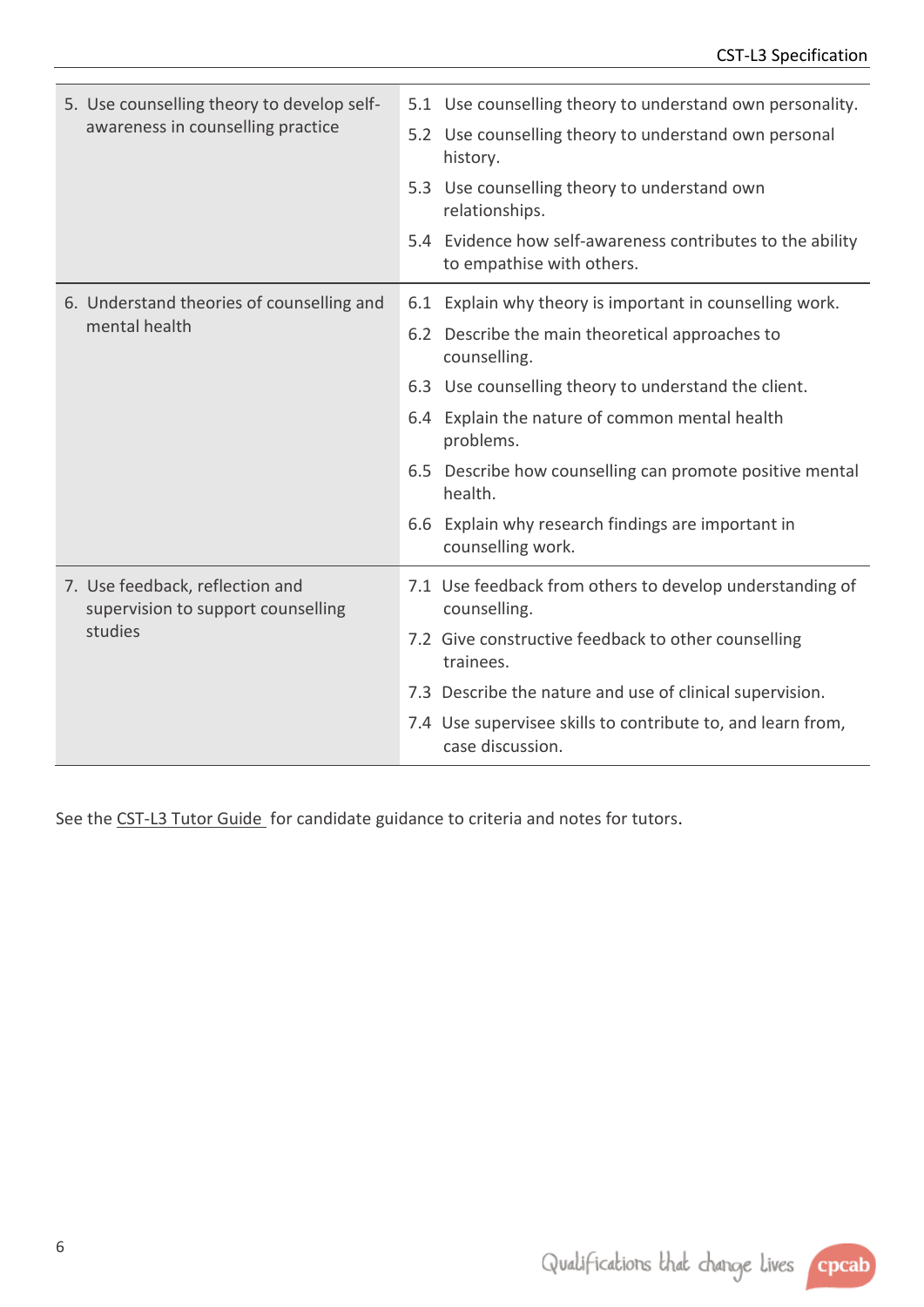#### <span id="page-6-0"></span>3. Minimum Assessment Requirements

To achieve the qualification, candidates must be internally assessed as **Proficient** in all 7 learning outcomes of the qualification and must be **externally** assessed (by CPCAB) as **Proficient**.

Candidates must give **two** pieces of evidence for each criterion. In addition, the Candidate Learning Record (CLR), when complete, must include references to all three assessment methods (documents, tutor observation and testimony).

| <b>INTERNAL ASSESSMENT - must include all three methods of assessment</b>                                                                                                                     |                                          |                                                                                                                    |
|-----------------------------------------------------------------------------------------------------------------------------------------------------------------------------------------------|------------------------------------------|--------------------------------------------------------------------------------------------------------------------|
| <b>Course activities</b>                                                                                                                                                                      | <b>Assessment</b><br>method <sup>6</sup> | <b>Types of evidence</b><br>(2 references for each assessment<br>criterion)                                        |
| Professional discussion and workshops<br>Seminars, personal development workshops<br>and group work<br>Projects and presentations<br>Review of skills work<br>Review of learning<br>$\bullet$ | <b>Documents</b>                         | 2 assignments $7$<br>٠<br>1 self-review $8$<br>$\bullet$<br>Learning review (throughout<br>programme) <sup>9</sup> |
| Assessed simulated counselling practice<br>Assessed case presentations<br>Assessed workplace simulations                                                                                      | <b>Tutor</b><br>observation              | 1 tutor-observed counselling<br>practice session<br>1 practice case presentation <sup>10</sup><br>$\bullet$        |
| Simulated counselling practice<br>$\bullet$<br>Group work<br>$\bullet$<br>Case presentations<br>10 hours simulated group training<br>supervision<br>Seminars and workshops<br>Tutorial        | Testimony <sup>11</sup>                  | Peer feedback<br>$\bullet$                                                                                         |
| <b>EXTERNAL ASSESSMENT</b>                                                                                                                                                                    |                                          |                                                                                                                    |
| Please see CPCAB's Covid - 19 Mitigation for Regulated Qualifications - Guidance for Centres for 2021<br>for Information on Adapted External Assessments. Applicable until further notice.    |                                          |                                                                                                                    |

| <b>MARKING SCHEME</b>       |                                                                                                                                                                                               |
|-----------------------------|-----------------------------------------------------------------------------------------------------------------------------------------------------------------------------------------------|
| Internal assessment:        | Candidates must achieve all seven learning outcomes of the qualification.                                                                                                                     |
| <b>External assessment:</b> | Please see CPCAB's Covid - 19 Mitigation for Regulated Qualifications -<br>Guidance for Centres for 2021 for Information on Adapted External<br>Assessments. Applicable until further notice. |

<sup>&</sup>lt;sup>6</sup> Proforma and guide sheets for internal assessment can be downloaded from the CPCAB website.

<sup>7</sup> Suggested assignments are available on the CPCAB website.

<sup>8</sup> Self-evaluation of learning, goals, progress, learning needs and completion of the learning tasks (criteria).

<sup>&</sup>lt;sup>9</sup> This is an on-going review of learning during the course (also called a "learning journal").

<sup>10</sup> For example, case presentation to training supervision group.

<sup>11</sup> Testimony can include tutorial records and direct questioning.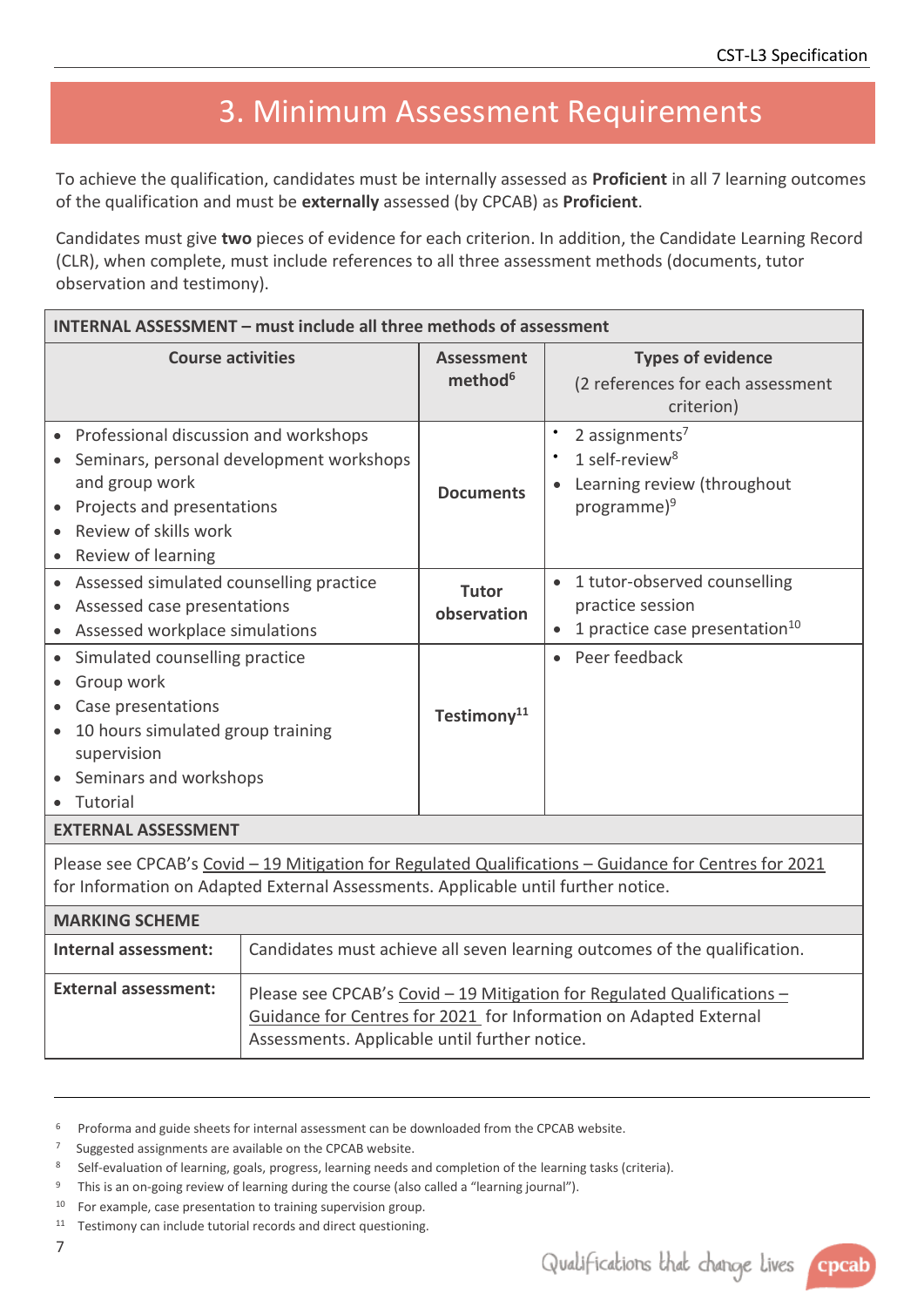#### <span id="page-7-0"></span>4. Tutor-Assessor Qualifications and Experience

| Level 3 Certificate in Counselling Studies (CST-L3) |                                                                                                  |                                                                                                          |                                                                |                                                                                                                                                                            |                                                                                                                                             |
|-----------------------------------------------------|--------------------------------------------------------------------------------------------------|----------------------------------------------------------------------------------------------------------|----------------------------------------------------------------|----------------------------------------------------------------------------------------------------------------------------------------------------------------------------|---------------------------------------------------------------------------------------------------------------------------------------------|
| Tutor                                               | <b>Minimum</b><br>qualification                                                                  | Personal<br>therapy $+$<br>professional<br>accreditation                                                 | On-going<br>Continuing<br>Professional<br>Development<br>(CPD) | Minimum practice<br>experience                                                                                                                                             | Minimum<br>experience as<br>a tutor                                                                                                         |
| Tutor                                               | 420 hours<br>therapeutic<br>counselling<br>qualification<br>at level 4 or<br>above.<br>e.g. TCL4 | 10 hours<br>personal<br>therapy<br>And<br>Member of a<br>professional<br>association for<br>counselling. | 30 hours per<br>year CPD<br>activities.                        | Current supervised<br>counselling practice<br>And<br>Supervision<br>qualification or<br>experience of<br>supervising groups or<br>individuals in a<br>counselling setting. | <b>Teaching</b><br>qualification<br>or be working<br>towards one<br>And<br>6 months<br>teaching and<br>assessing at<br>level 2 or<br>above. |

#### <span id="page-7-1"></span>5. Candidate Entry Requirements

This qualification is not suitable for those who are currently in a state of severe emotional difficulty and/or severe psychological distress. Centres need to ensure that all potential candidates are made aware of the nature of the course, and in particular that the course involves experiential elements that will involve some personal disclosure and associated personal developmental activities.

| <b>Title</b> | Age              | <b>RPL</b>                           | Entry requirements / Criteria considered important for selecting candidates                                                                                                                                                                                                                                                                                                                                                                                                                                                                                                                        |
|--------------|------------------|--------------------------------------|----------------------------------------------------------------------------------------------------------------------------------------------------------------------------------------------------------------------------------------------------------------------------------------------------------------------------------------------------------------------------------------------------------------------------------------------------------------------------------------------------------------------------------------------------------------------------------------------------|
| $CST-L3$     | 19<br>or<br>over | CSK-L2 or equivalent /<br><b>RPL</b> | $\checkmark$ Ability to translate intra-personal experience into language<br>$\checkmark$ Able to benefit from self-development<br>$\checkmark$ Emotional stability<br>$\checkmark$ Evidence personal insight<br>$\checkmark$ Ability to form a counselling relationship<br>$\checkmark$ Awareness of difference and diversity<br>$\checkmark$ Able to cope with course content<br>$\checkmark$ Identify reasons for training beyond just personal development<br>$\checkmark$ Be motivated towards developing as a counselling<br>practitioner<br>$\checkmark$ Provide references (centre option) |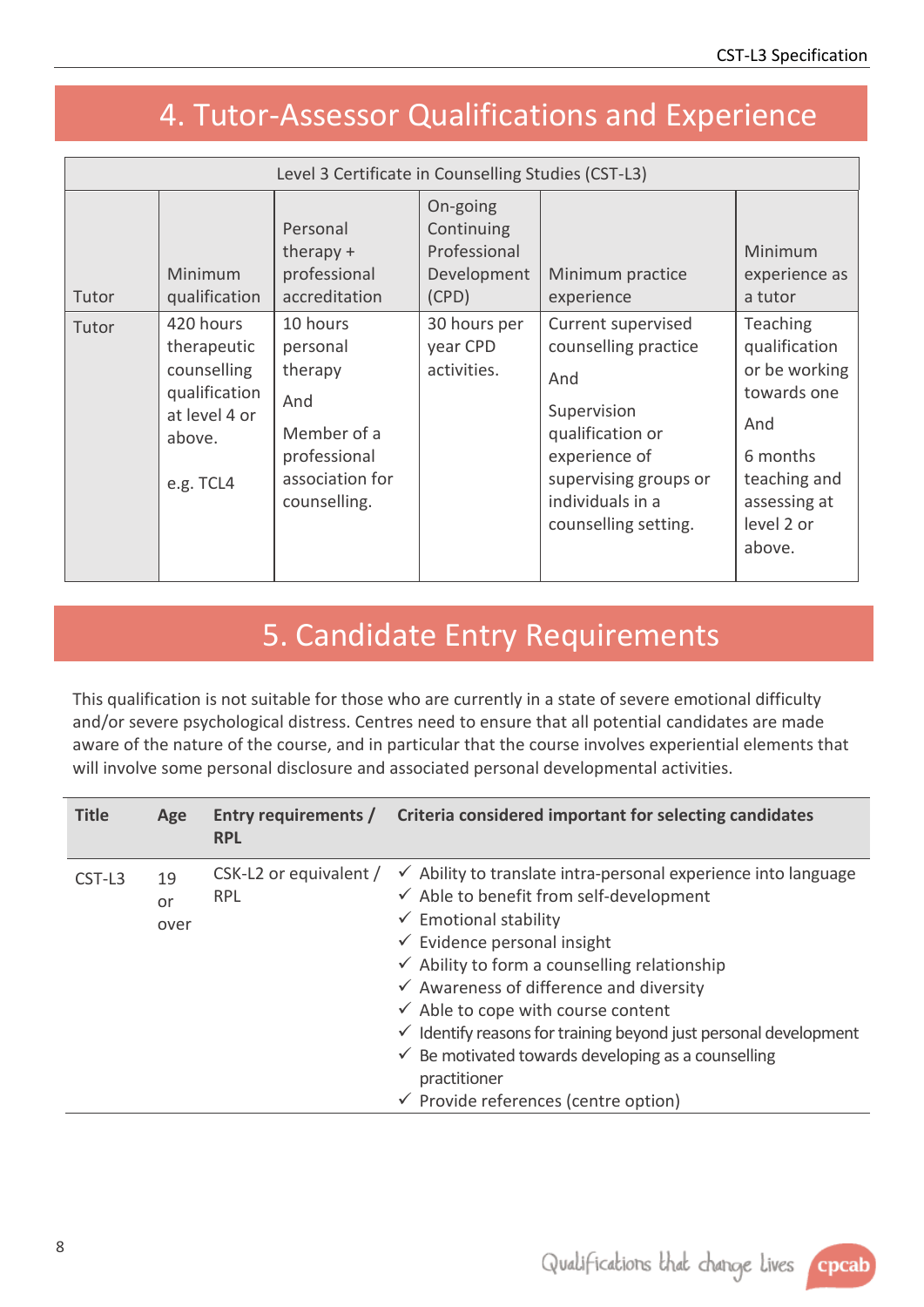#### <span id="page-8-0"></span>6. Fit for Purpose

This qualification has been designed to take account of the [latest research findings](http://www.cpcab.co.uk/qualifications/the-cpcab-model) on what makes counselling effective and is underpinned by the [CPCAB model](http://www.cpcab.co.uk/public_docs/cpcab_model) of practitioner development.

This qualification is mapped to the Counselling and Mental Health National Occupational Standards.

The assessment strategy maintains a focus on practitioner skills and qualities as well as on written evidence. The combination of tutor assessment and separate external assessment by CPCAB values both objective independent assessment and the relational knowledge of the candidate and their work. The qualification is reviewed annually to ensure it remains fit-for-purpose

Centres have to meet robust centre approval requirements before they can deliver this qualification. All tutors are approved and standardised by CPCAB and centres are visited twice a year by a CPCAB external verifier.